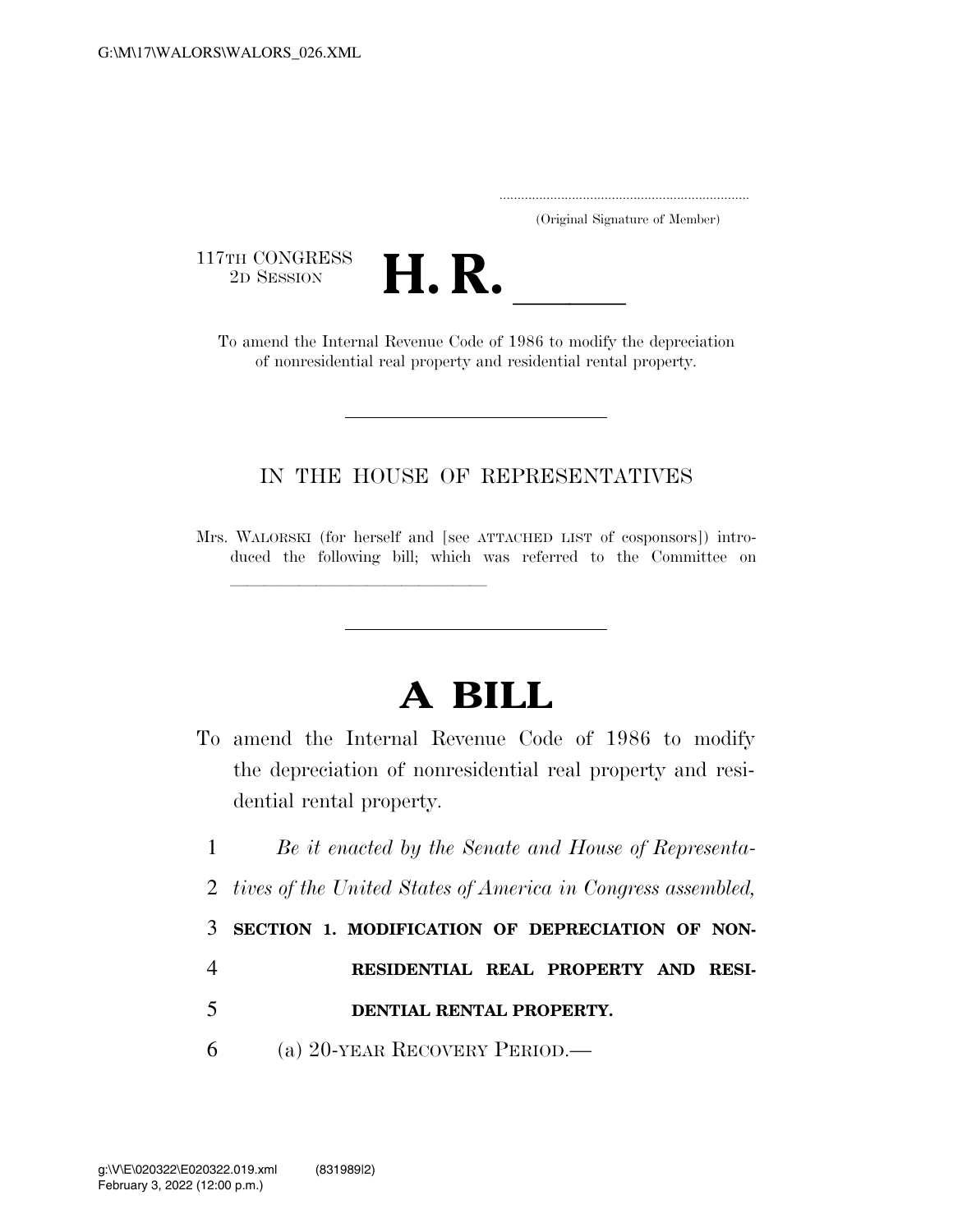| $\mathbf{1}$   | (1) IN GENERAL.—Section $168(e)(3)(F)$ of the        |
|----------------|------------------------------------------------------|
| $\overline{2}$ | Internal Revenue Code of 1986 is amended to read     |
| 3              | as follows:                                          |
| $\overline{4}$ | "(F) 20-YEAR PROPERTY.—The term $20$ -               |
| 5              | year property' means—                                |
| 6              | "(i) initial elearing and grading land               |
| 7              | improvements with respect to any electric            |
| 8              | utility transmission and distribution plant,         |
| 9              | "(ii) any nonresidential real property,              |
| 10             | and                                                  |
| 11             | "(iii) any residential rental property.".            |
| 12             | (2) BONUS DEPRECIATION NOT APPLICABLE.—              |
| 13             | Section $168(k)(2)(A)(i)(I)$ of such Code is amended |
| 14             | by inserting "(other than nonresidential real prop-  |
| 15             | erty and residential rental property)" before the    |
| 16             | comma at the end.                                    |
| 17             | (3) CONFORMING AMENDMENT.—The table con-             |
| 18             | tained in section $168(e)$ of such Code is amended—  |
| 19             | $(A)$ by striking the row relating to residen-       |
| 20             | tial rental property, and                            |
| 21             | (B) by striking the row relating to nonresi-         |
| 22             | dential real property.                               |
| 23             | (b) ADJUSTMENT OF DEDUCTION TO PROVIDE NEU-          |
| 24             | TRAL COST RECOVERY.—Section 168 of such Code is      |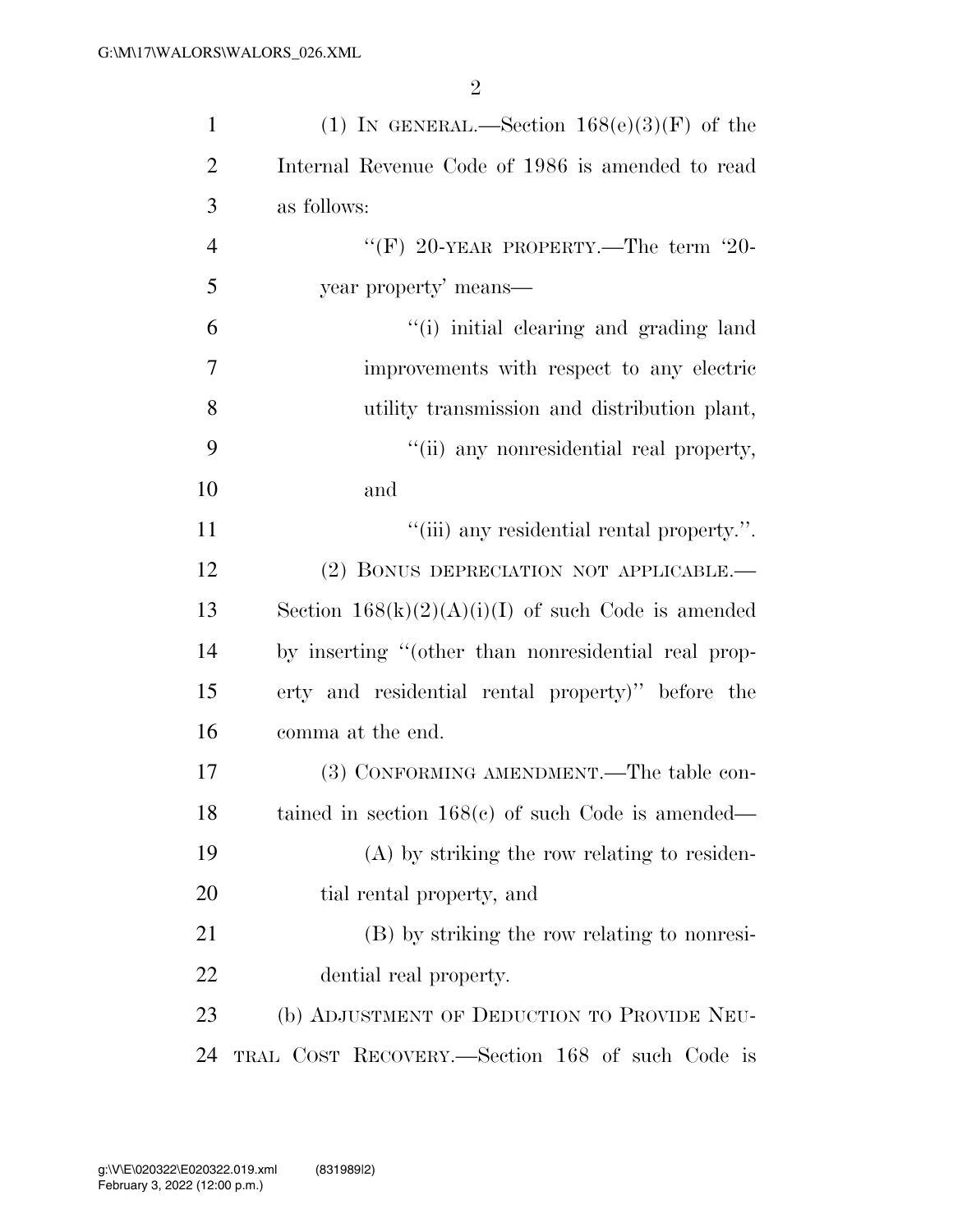amended by adding at the end the following new sub-section:

 ''(n) NEUTRAL COST RECOVERY FOR NONRESIDEN- TIAL REAL PROPERTY AND RESIDENTIAL RENTAL PROP-ERTY.—

6 "(1) IN GENERAL.—The deduction otherwise provided under section 167(a) with respect to non- residential real property and residential rental prop- erty for any taxable year shall be equal to the prod- uct of such amount (determined without regard to this subsection) multiplied by the applicable neutral cost recovery ratio with respect to such property for such taxable year.

14 "(2) NEUTRAL COST RECOVERY RATIO.-For purposes of paragraph (1), the term 'applicable neu- tral cost recovery ratio' means, with respect to any property for any taxable year, the product (not less 18 than 1 and rounded to the nearest 0.001) of—

19  $"({\rm A})$  the quotient of—

 $\frac{1}{1}$  the gross domestic product deflator (as determined by the Bureau of Economic Analysis) for the calendar quar- ter ending in such taxable year which cor-responds to the calendar quarter during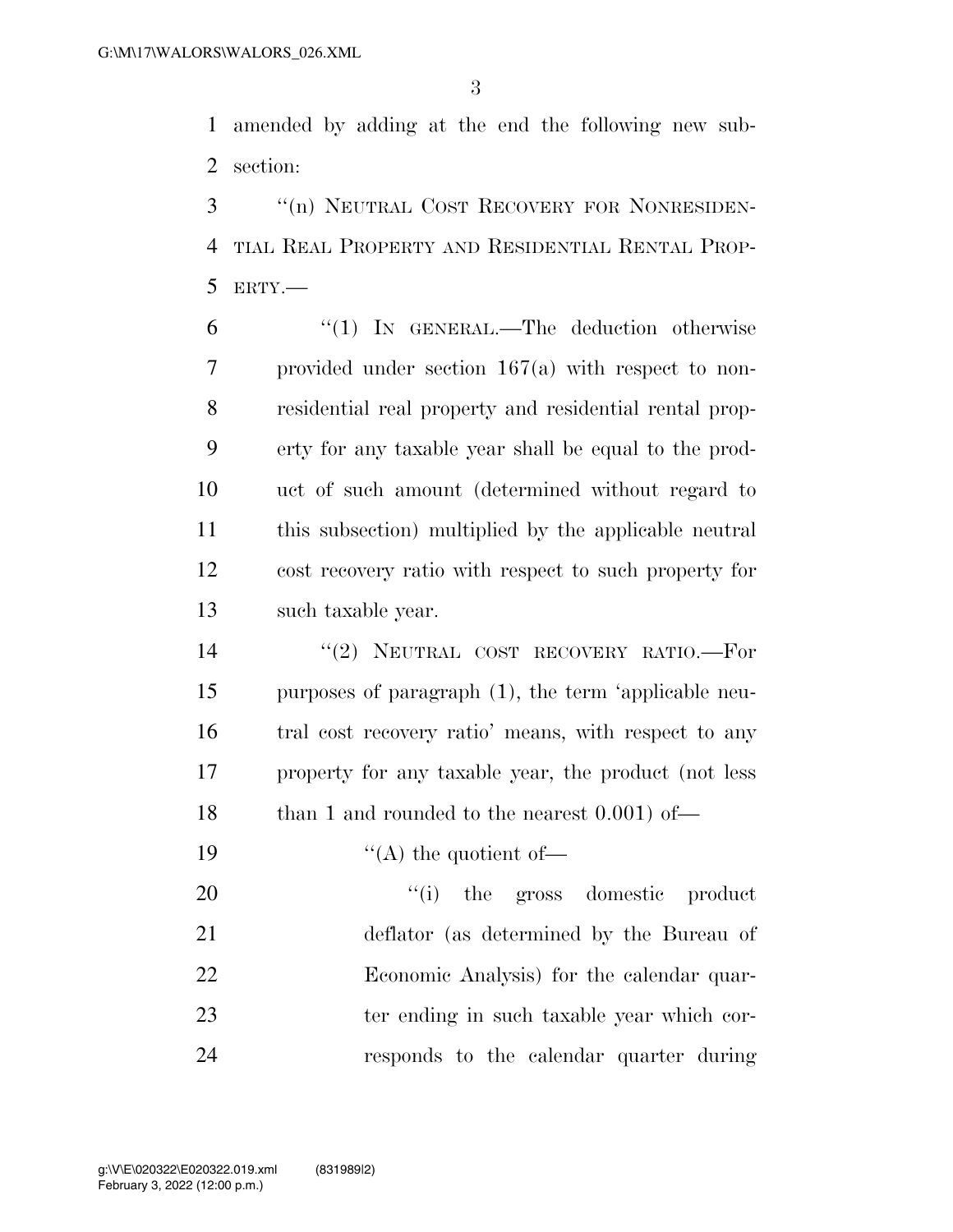| $\mathbf{1}$   | which such property was placed in service                      |
|----------------|----------------------------------------------------------------|
| $\overline{2}$ | by the taxpayer, divided by                                    |
| 3              | "(ii) the gross domestic product                               |
| $\overline{4}$ | deflator (as determined by the Bureau of                       |
| 5              | Economic Analysis) for the calendar quar-                      |
| 6              | ter during which such property was placed                      |
| 7              | in service by the taxpayer, multiplied by                      |
| 8              | "(B) $1.03$ to the nth power, where 'n' is                     |
| 9              | the number of full years in the period beginning               |
| 10             | on the 1st day of the calendar quarter during                  |
| 11             | which such property was placed in service by                   |
| 12             | the taxpayer and ending on the day before the                  |
| 13             | beginning of the corresponding calendar quarter                |
| 14             | ending during such taxable year.                               |
| 15             | "(3) APPLICATION TO PROPERTY PLACED IN                         |
| 16             | SERVICE BEFORE DATE OF ENACTMENT.—In the                       |
| 17             | case of nonresidential real property or residential            |
| 18             | rental property which is placed in service before the          |
| 19             | date of enactment of this subsection, subparagraphs            |
| 20             | $(A)(i)$ , $(A)(ii)$ , and $(B)$ of paragraph $(2)$ shall each |
| 21             | be applied by substituting 'calendar quarter which             |
| 22             | includes the date of enactment of this subsection' for         |
| 23             | 'calendar quarter during which such property was               |

placed in service by the taxpayer'.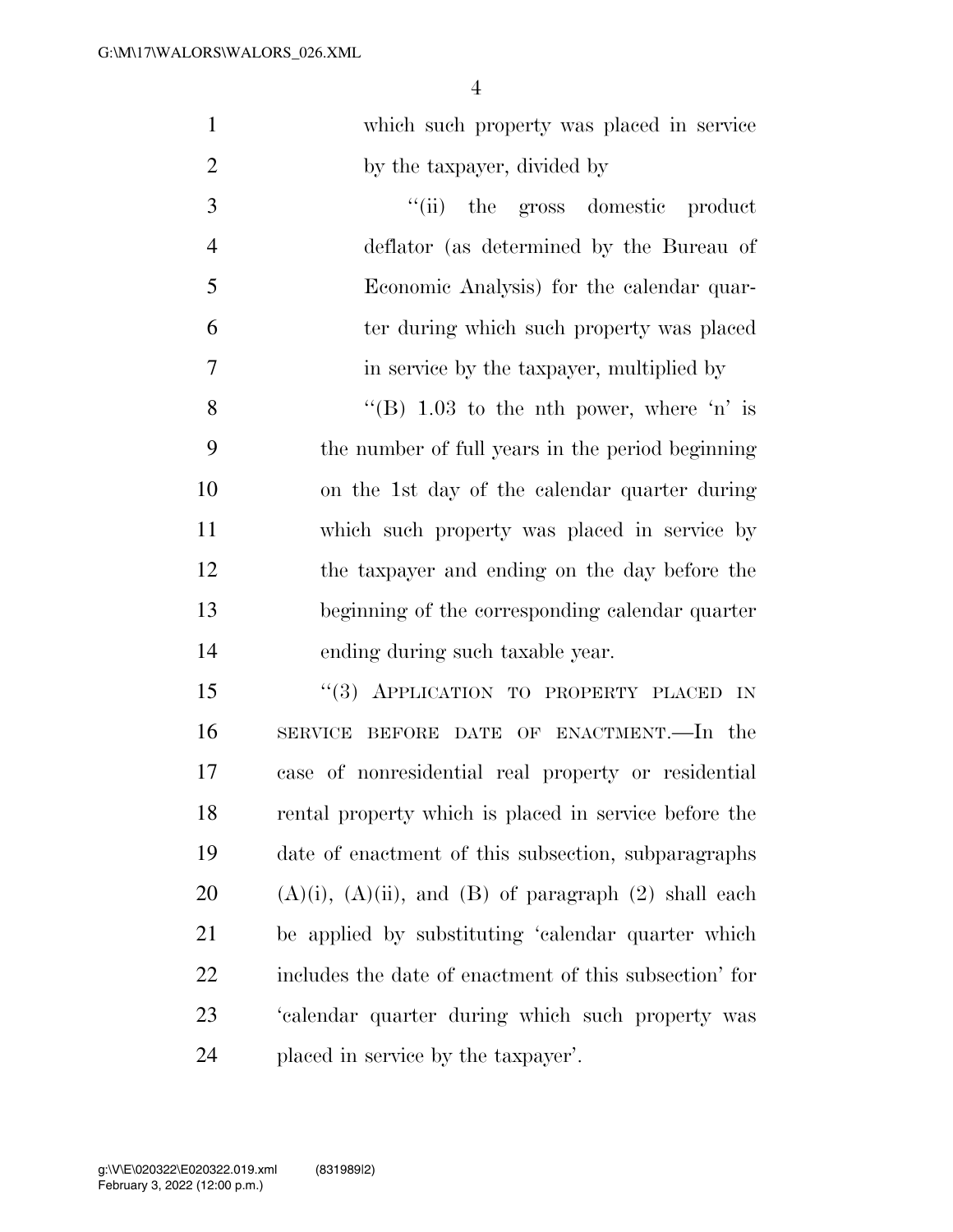5

|                | "(4) ADDITIONAL DEDUCTION NOT TO AFFECT        |
|----------------|------------------------------------------------|
| 2              | <b>BASIS OR RECAPTURE.—</b>                    |
| 3              | $\lq\lq$ (A) IN GENERAL.—The additional        |
| $\overline{4}$ | amount determined under this section by reason |

|                 | LL GLOVOLIMILOG GLIGOL VIIRO NOOVIOIL NY          |
|-----------------|---------------------------------------------------|
| $\overline{5}$  | of this subsection shall not be taken into ac-    |
| 6               | count in determining the adjusted basis of any    |
| $7\overline{ }$ | applicable property or of any interest in a pass- |
| -8              | thru entity which holds such property and shall   |
| -9              | not be treated as a deduction for depreciation    |
| 10              | for purposes of sections $1245$ and $1250$ .      |

11 "(B) PASS-THRU ENTITY DEFINED.—For 12 purposes of subparagraph (A), the term 'pass-13 thru entity' means—

- 14  $"$ (i) a regulated investment company,
- 15 ''(ii) a real estate investment trust,
- 16  $"$ (iii) an S corporation,
- 17  $''(iv)$  a partnership,
- 18  $"(*v*)$  an estate or trust, and
- 19  $"(\text{vi})$  a common trust fund.".
- 20 (c) EFFECTIVE DATES.—

21 (1) 20-YEAR RECOVERY PERIOD. The amend- ments made by subsection (a) shall apply to prop- erty placed in service after the date of the enactment of this Act, in taxable years ending after such date.